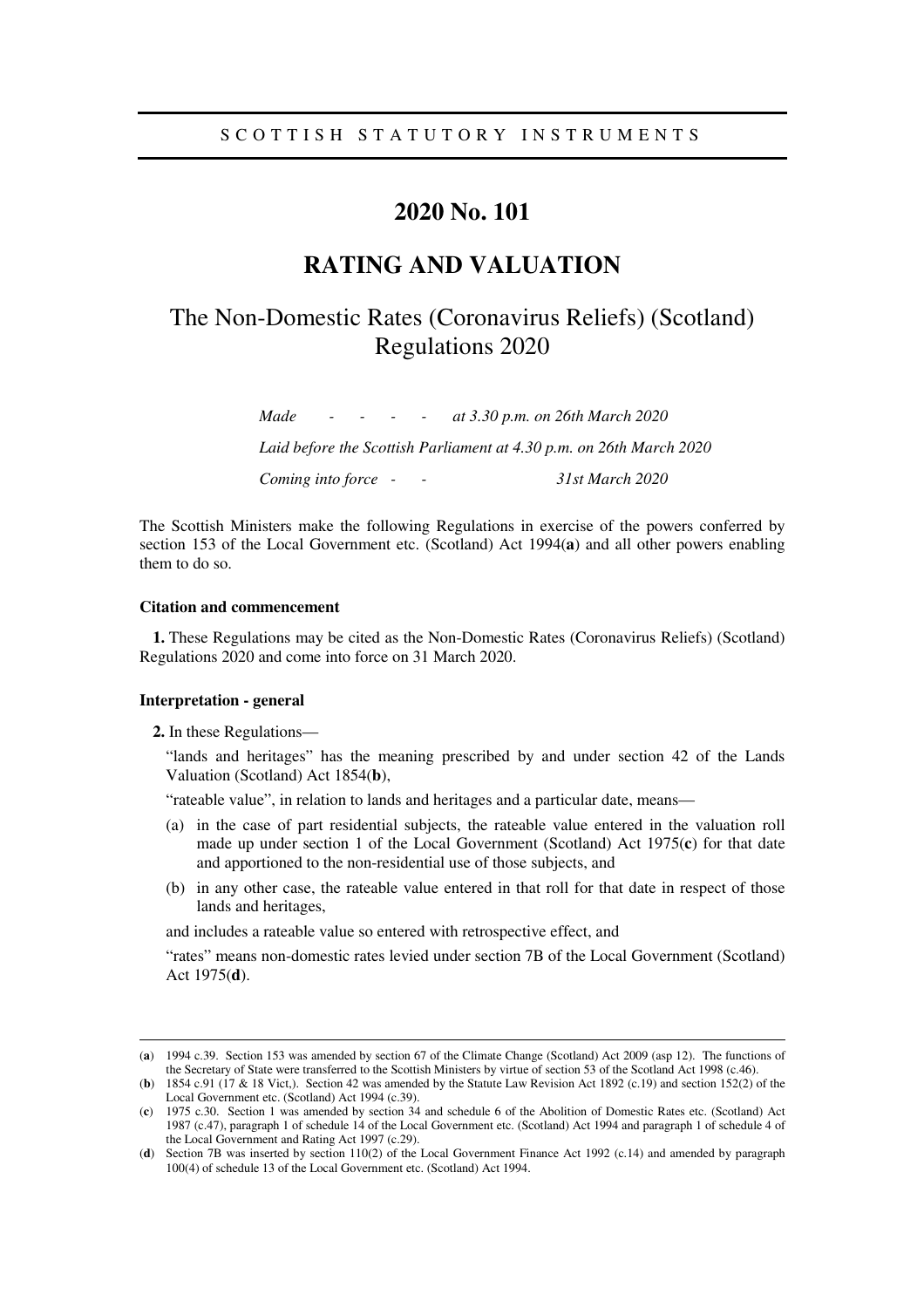#### **General 1.6% rates relief**

**3.**—(1) This regulation grants relief to any person who is liable to pay rates in respect of lands and heritages on any day in the 2020-2021 financial year.

(2) Subject to paragraph (4) the relief granted is that the rates payable in respect of that day are reduced by 1.6% of the daily gross rates payable in respect of the lands and heritages for that day.

(3) In paragraph (2), the "gross rates payable" means the rateable value of the lands and heritages, multiplied by 0.498, plus—

- (a) if the lands and heritages have a rateable value exceeding £51,000, but not exceeding £95,000, an additional amount calculated by multiplying that rateable value by 0.013,
- (b) if the lands and heritages have a rateable value exceeding £95,000, an additional amount calculated by multiplying that rateable value by 0.026,

and which is then to be divided by 365 to obtain the daily gross rates payable.

(4) Relief granted by this regulation does not apply to the extent that it would reduce the rates payable to an amount less than nil.

#### **Relief for lands and heritages used for retail, hospitality or leisure purposes, or as or at an airport**

**4.**—(1) This regulation grants relief to a person who is liable to pay rates in respect of lands and heritages on a day in the 2020-21 financial year where—

- (a) the grant of relief complies with paragraphs (4) and (5), and
- (b) the lands and heritages are wholly or mainly used on that day for a purpose, or purposes, specified in the classes in schedule 1.

(2) This regulation also grants relief to a person who is liable to pay rates in respect of lands and heritages on a day in the 2020-21 financial year where the grant of relief complies with paragraphs (4) and (5) and the lands and heritages are—

- (a) used as an airport, prescribed in schedule 2,
- (b) situated at such an airport and wholly or mainly used to provide one or more handling services for scheduled passenger flights, or
- (c) occupied by the company named Loganair Limited, incorporated with company registration number SC170072.
- (3) The relief granted is that the rates payable in respect of that day are reduced to nil.

(4) No relief is granted by this regulation if the rates payable in respect of the lands and heritages on 17 March 2020 were being reduced by virtue of section 24(3) (unoccupied lands and heritages) of the Local Government (Scotland) Act 1966(**a**).

(5) Any relief granted under this regulation is to be made—

- (a) only to the extent that such relief is not incompatible with article 107(1) of the Consolidated Version of the Treaty on the Functioning of the European Union(**b**), or
- (b) if that article has effect in domestic law by virtue of section 4 of the European Union (Withdrawal) Act 2018(**c**) or Regulations made under that Act, only to the extent that such relief is not prohibited by that article, as it has effect in domestic law.

(6) Where a use of lands and heritages has been suspended temporarily as a result of Scottish or UK Government requirements or advice in connection with severe acute respiratory syndrome coronavirus 2 (SARS-CoV-2), that use of the lands and heritages is to be regarded for the purpose of paragraph (1)(a) as having continued as if it had not been suspended.

-

<sup>(</sup>**a**) 1966 c.51. Section 24(3) was substituted by section 154 of the Local Government etc. (Scotland) Act 1994 and amended by section 1(2) of the Local Government Finance (Unoccupied Properties etc.) (Scotland) Act 2012 (asp 11).

<sup>(</sup>**b**) OJ C 326, 26.10.2012, p.47.

<sup>(</sup>**c**) 2018 c.16.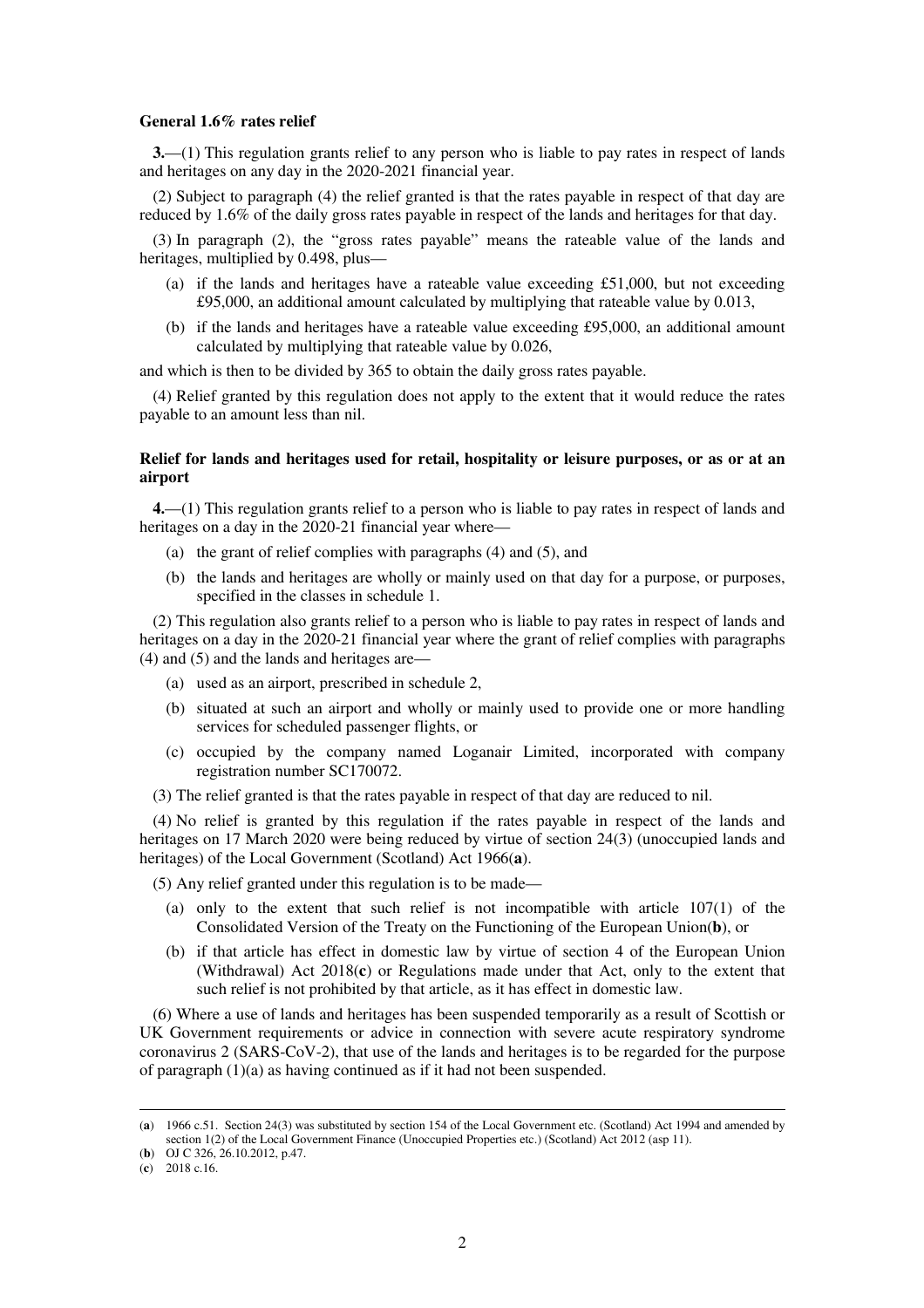- (7) In paragraph (2)(b) "handling service" means any of the following activities—
	- (a) in relation to aircraft—
		- (i) de-icing,
		- (ii) re-fuelling,
		- (iii) moving aircraft,
		- (iv) waste servicing, and
	- (b) in relation to aircraft passengers—
		- (i) allocation of seating,
		- (ii) handling of baggage,
		- (iii) supervision of boarding.

#### **Consequential amendments**

**5.**—(1) In regulation 2 (interpretation) of the Non-Domestic Rates (Transitional Relief) (Scotland) Regulations 2017(**a**), at the end of the definition of "relevant lands and heritages" insert ", but if lands and heritages receive relief under regulation 4 (retail, hospitality, leisure and airport relief) of the Non-Domestic Rates (Special Relief) (Scotland) Regulations 2020 in respect of any day they are not "relevant lands and heritages" for the purposes of these Regulations on that day,".

(2) Regulation 2 of the Non-Domestic Rates (Transitional Relief) (Scotland) Amendment Regulations 2020(**b**) is amended as follows—

- (a) in paragraph  $(3)(b)$  (amendment of poundage figure for notional liability)—
	- (i) for "0.524" substitute "0.516",
	- (ii) for " $0.511$ " substitute " $0.503$ ", and
	- (iii) for "0.498" substitute "0.49",
- (b) for paragraph (4)(b) (amendment of poundage figure for transitional liability) substitute—
	- "(b) for the definition of "PF" substitute—
		- "PF is the poundage figure of—
		- (i) 0.516 where the lands and heritages have a rateable value exceeding £95,000,
		- (ii) 0.503 where the lands and heritages have a rateable value exceeding £51,000, but not exceeding £95,000, or
		- (iii) 0.49 in any other case."", and
- (c) for paragraph (6)(b)(ii) and (iii) (amendment of poundage figure for calculation of changes in rateable value) substitute—

"and

(ii) for the definition of "PF" substitute—

"PF is the poundage figure of—

- (i) 0.516 where the lands and heritages have a rateable value exceeding £95,000,
- (ii) 0.503 where the lands and heritages have a rateable value exceeding £51,000, but not exceeding £95,000, or

-

<sup>(</sup>**a**) S.S.I 2017/85. The definition of "relevant lands and heritages" was substituted by S.S.I. 2018/76.

<sup>(</sup>**b**) S.S.I. 2020/42. These Regulations are not yet in force.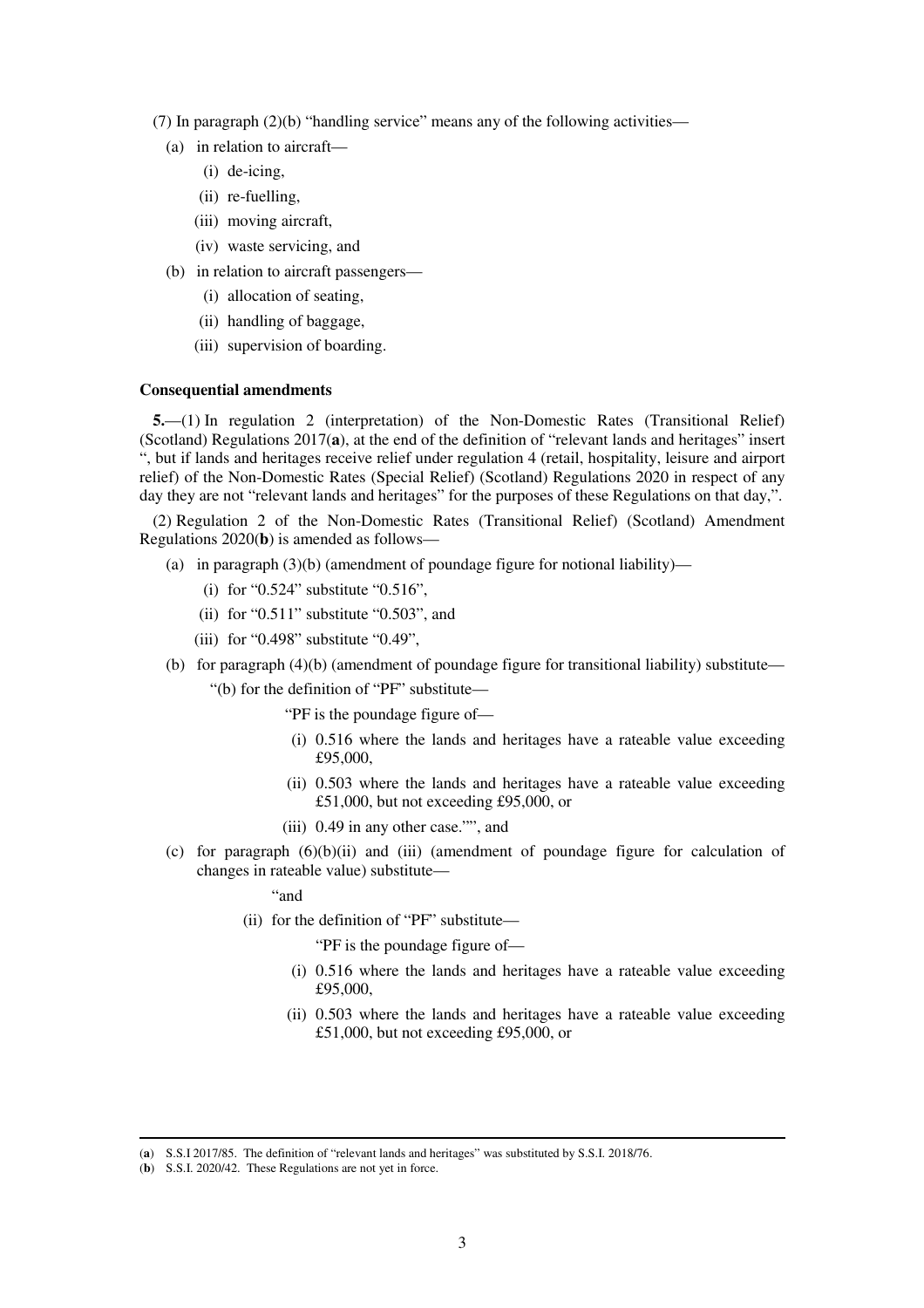(iii) 0.49 in any other case."".

*BEN MACPHERSON* Authorised to sign by the Scottish Ministers

St Andrew's House, Edinburgh At 3.30 p.m. on 26th March 2020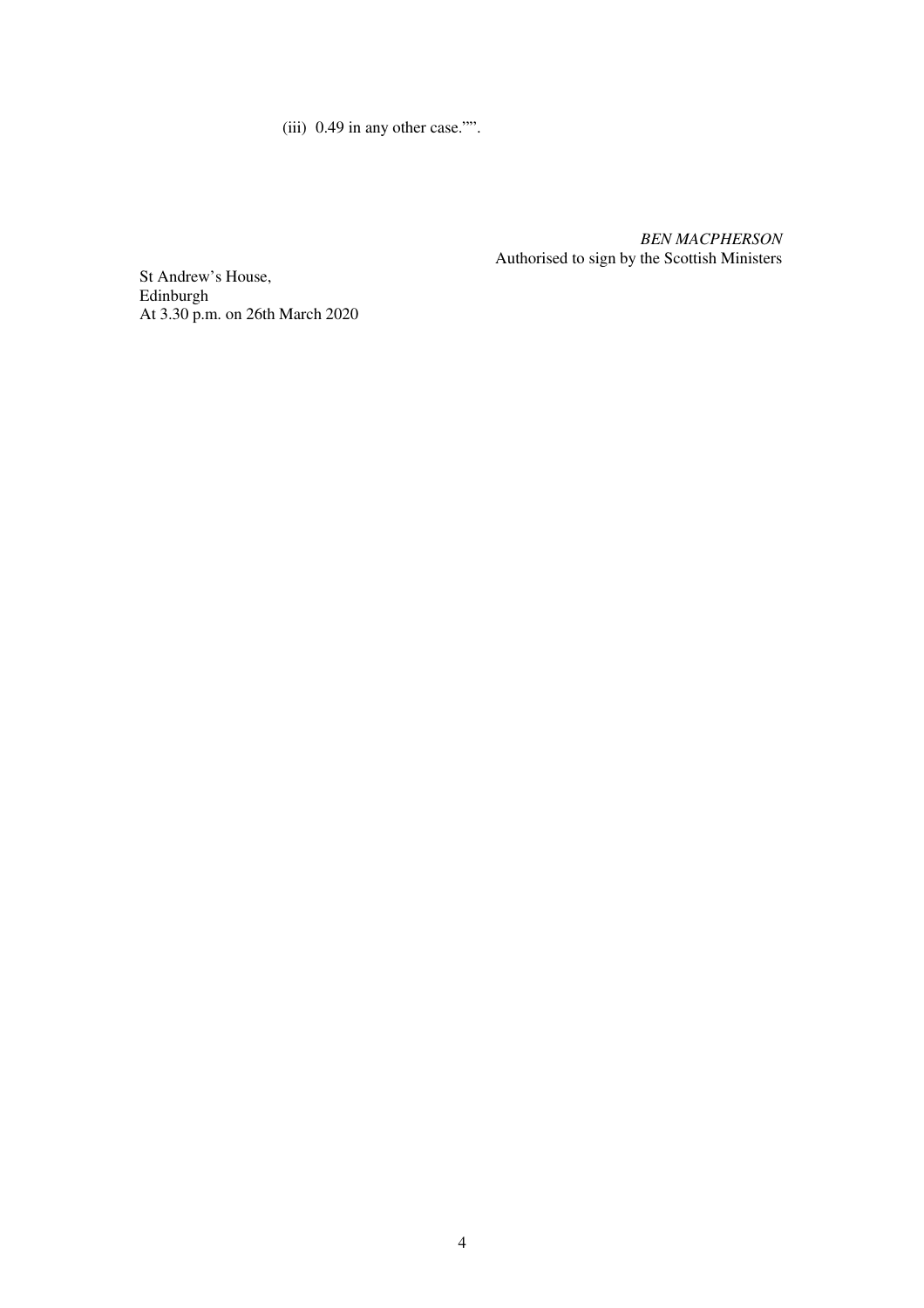## SCHEDULE 1 Regulation 4(1)

# Specified Purposes

#### **Class 1 Bed and breakfast accommodation**

Use as bed and breakfast accommodation.

#### **Class 2 Camping site**

Use as a camping site.

## **Class 3 Caravan**

Use as a caravan (within the meaning of Part 1 of the Caravan Sites and Control of Development Act 1960(**a**)).

#### **Class 4 Caravan site**

Use as a caravan site (within the meaning of Part 1 of the Caravan Sites and Control of Development Act 1960).

## **Class 5 Chalet, holiday hut and bothy**

Use as a chalet, holiday hut or bothy.

#### **Class 6 Guest house, hotel and hostel**

Use as a guest house, hotel or hostel, where no significant element of care is provided.

#### **Class 7 Public house**

Use as a public house or nightclub where the following conditions are satisfied—

- (a) a premises licence authorising the sale of alcohol for consumption both on and off the premises, has been issued by a licensing board under section 26 of the Licensing (Scotland) Act 2005(**b**),
- (b) the premises are used for such sales to members of the public, principally for consumption on the premises, in accordance with the operating plan contained in the premises licence, and
- (c) the operating plan contained in the premises licence does not include any provision that such sales are made subject to those members of the public residing at, or consuming food on, the premises.

## **Class 8 Restaurant**

Use for the sale of food or refreshments to members of the public for consumption on those premises, including any café, coffee shop, bistro, fast food restaurant or snack bar that is so used.

-

<sup>(</sup>**a**) 1960 c.62.

<sup>(</sup>**b**) 2005 asp 16. There are amendments to section 26 that are not relevant to these Regulations.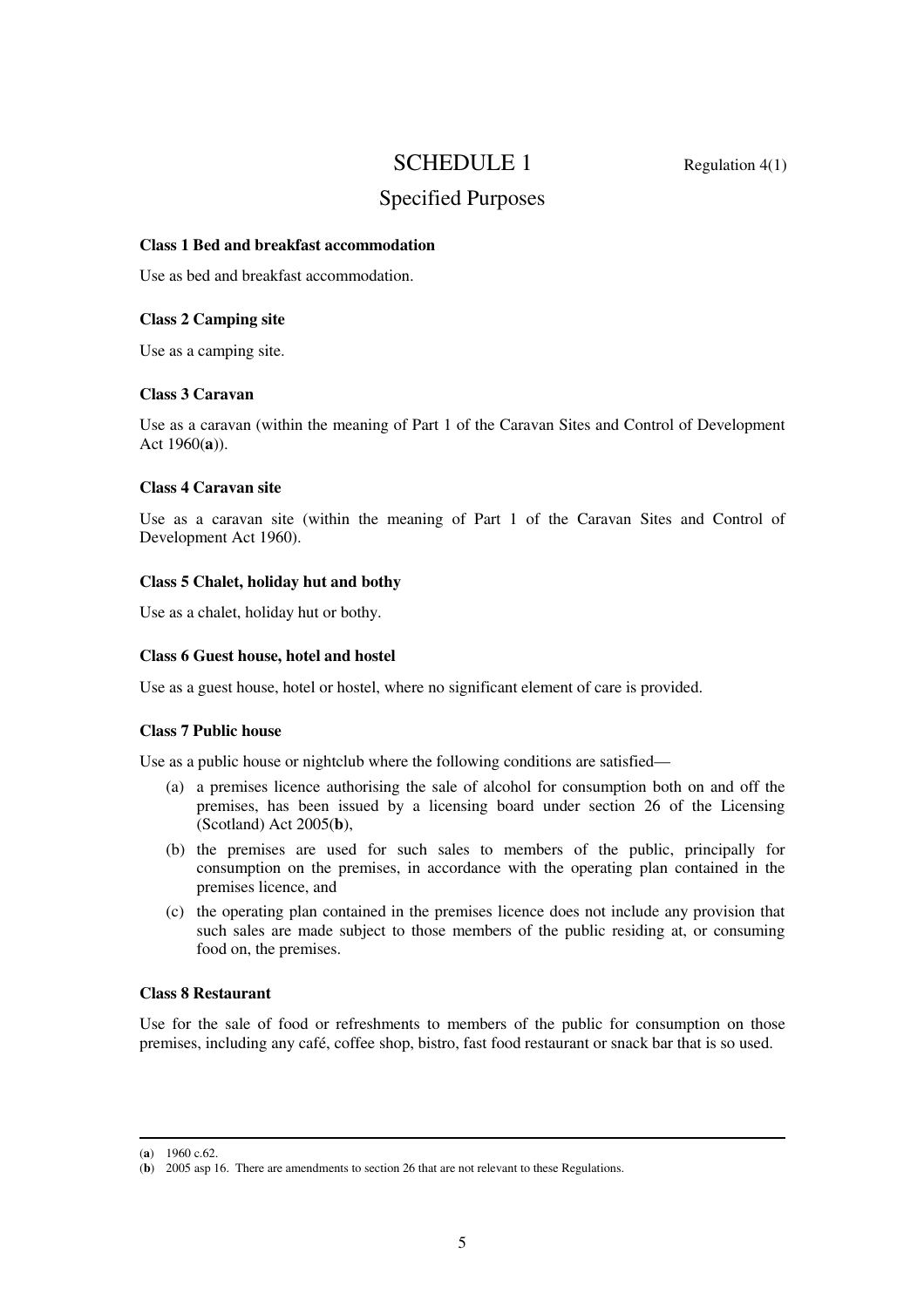## **Class 9 Self-catering holiday accommodation**

Use as self-catering holiday accommodation.

## **Class 10 Timeshare accommodation**

Use as timeshare accommodation.

## **Class 11 Market**

Use as a market place on which goods are exhibited for sale to members of the public.

## **Class 12 Retail shop**

Use as a shop, being a building or part of a building that is used for the retail sale of goods to members of the public who visit the building to buy goods for consumption or use elsewhere, whether or not by the buyer, for purposes unconnected with a trade or business.

## **Class 13 Leisure**

Use as an arts gallery or centre, sports club, sports centre, sports ground, clubhouse, gymnasium, museum, cinema, theatre, music venue, ticket office, recreation ground, bingo hall, tourist attraction or tourist facility.

## **Class 14 Service providers**

Use to provide hair and beauty services, shoe repairs, key cutting, photo processing, laundry services, car or tool hire, car washing or repair of domestic electronic/electrical goods.

#### **Class 15 Letting agency and funeral parlour**

Use as a property letting agency operated by a person who on 21 March 2020 was or had applied to be a registered letting agent (within the meaning of Part 4 of the Housing (Scotland) Act 2014)(**a**) or as a funeral parlour.

## **Class 16 Travel agency**

Use as a travel agency or by a tour operator.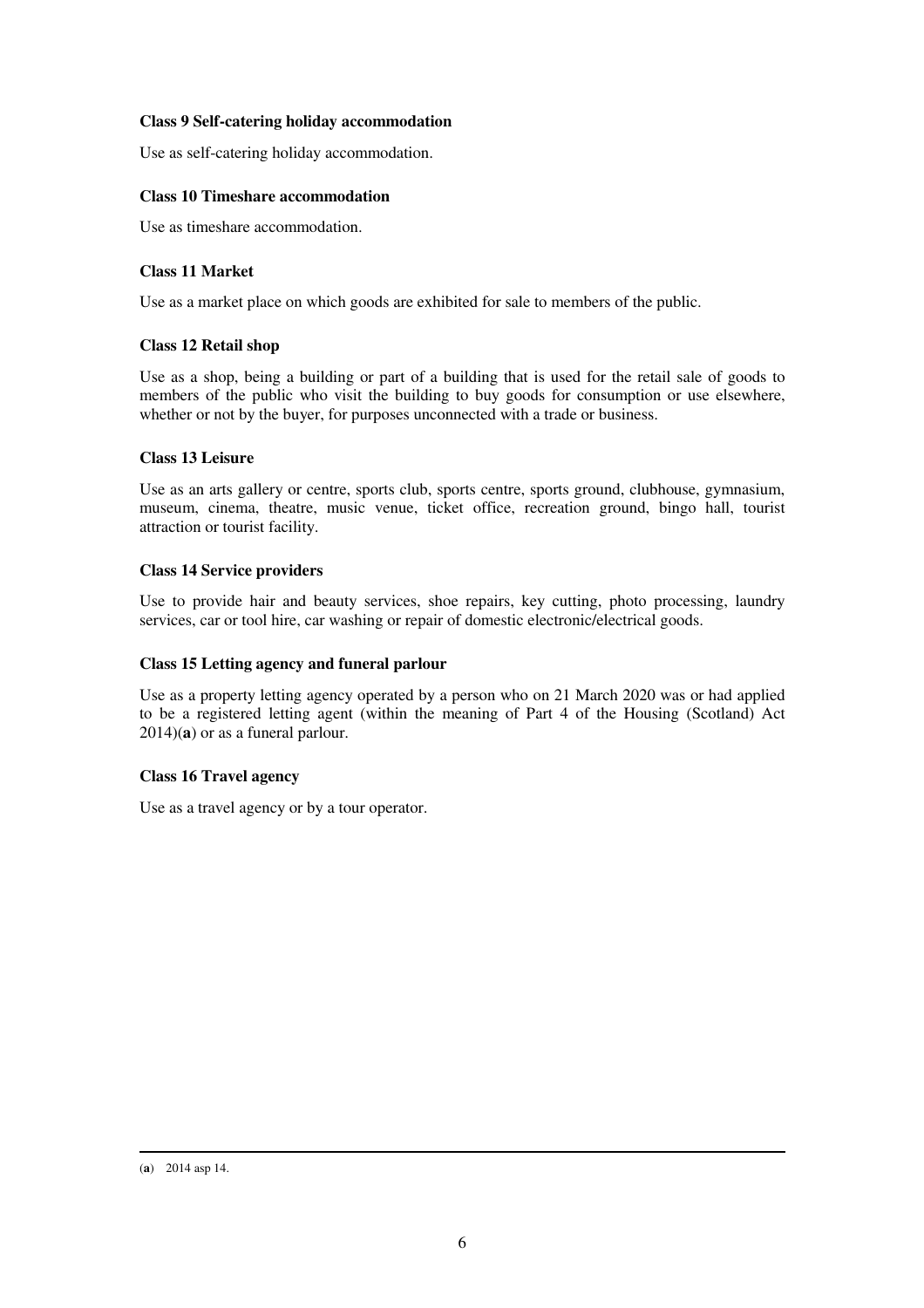# SCHEDULE 2 Regulation 4(2)

# Airports

Aberdeen International

Barra

Benbecula

Campbeltown

Cumbernauld

Dundee

Edinburgh

Glasgow

Glasgow Prestwick

Inverness

Islay

Kirkwall

Oban

Stornoway

Sumburgh

Tiree

Wick John O'Groats